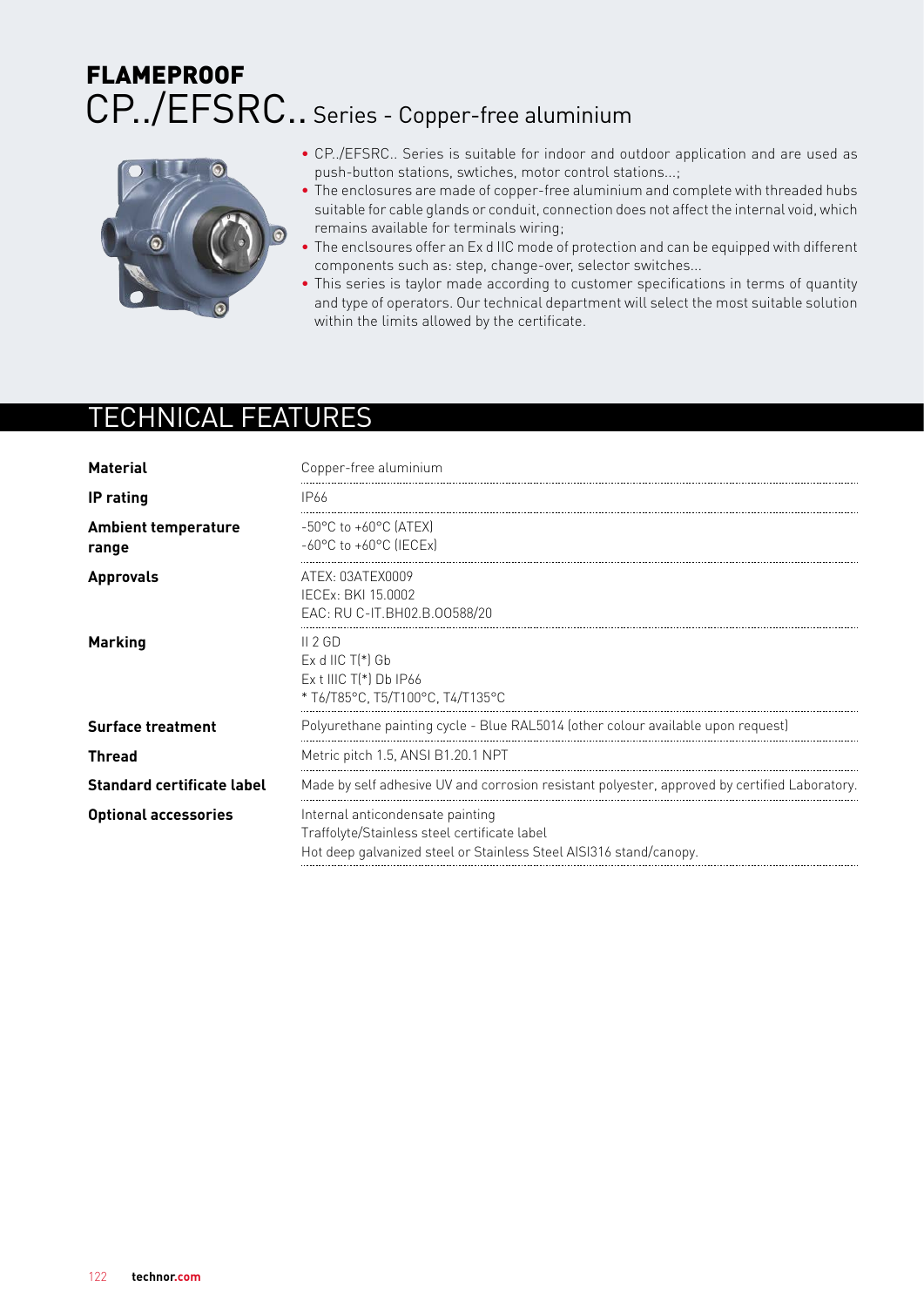

CPC/CPT/CPX EFSRC-1

|  |  | <b>CP/EFSRC Series - Push button stations - Available versions</b> |  |  |  |
|--|--|--------------------------------------------------------------------|--|--|--|
|--|--|--------------------------------------------------------------------|--|--|--|

| <b>TYPE</b>    |               | <b>AVAILABLE ENTRIES</b>                               | <b>CONFIGURATION</b> | MAX. N°              | <b>ENCLOSURE</b> |
|----------------|---------------|--------------------------------------------------------|----------------------|----------------------|------------------|
|                | <b>METRIC</b> | <b>OF OPERATORS</b><br><b>OF ENTRIES</b><br><b>NPT</b> |                      | <b>DIAMETER</b> [mm] |                  |
| CPC-26/EFSRC-1 | 2 X M 25      | 2 X 3/4"NPT                                            |                      |                      | 90               |
| CPT-26/EFSRC-1 | 3 X M 25      | 3 X 3/4"NPT                                            |                      |                      | 90               |
| CPX-26/EFSRC-1 | 4 X M25       | 4 X 3/4"NPT                                            |                      |                      | 90               |

For complete push button stations, ask to the Sales Dept.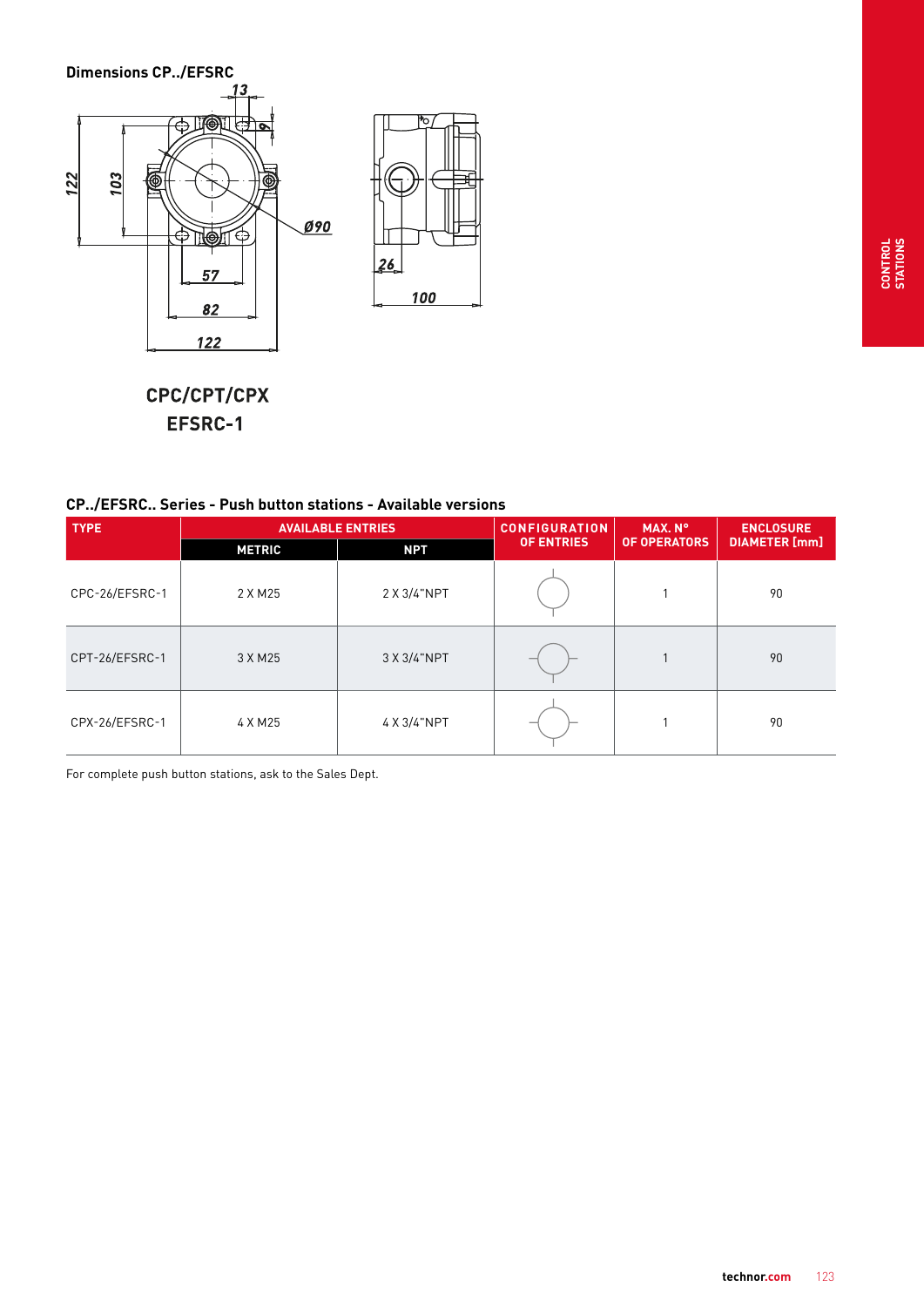### **Dimensions CPS../EFSRC**



CPSC/CPST/CPSX

85



EFSRC-1

EFSRC-2

#### **CPS../EFSRC.. Series - Push button stations - Available versions**

| <b>TYPE</b> | <b>AVAILABLE ENTRIES</b> |         |             |            | <b>CONFIGURATION</b> | MAX. N°             | <b>ENCLOSURE</b>     |
|-------------|--------------------------|---------|-------------|------------|----------------------|---------------------|----------------------|
|             | <b>METRIC</b>            |         | <b>NPT</b>  |            | <b>OF ENTRIES</b>    | <b>OF OPERATORS</b> | <b>DIAMETER</b> [mm] |
| CPSC-/EFSRC | 2 X M 25                 | 2 X M32 | 2 X 3/4"NPT | $2X1"$ NPT |                      | $\mathbf{2}$        | 120                  |
| CPST-/EFSRC | 3 X M25                  | 3 X M32 | 3 X 3/4"NPT | $3X1"$ NPT |                      | 2                   | 120                  |
| CPSG-/EFSRC | 3 X M 25                 | 3 X M32 | 3 X 3/4"NPT | 3 X 1" NPT |                      | $\overline{2}$      | 120                  |
| CPSX-/EFSRC | 4 X M25                  | 4 X M32 | 4 X 3/4"NPT | 4 X 1" NPT |                      | $\overline{2}$      | 120                  |

For complete push button stations, ask to the Sales Dept.